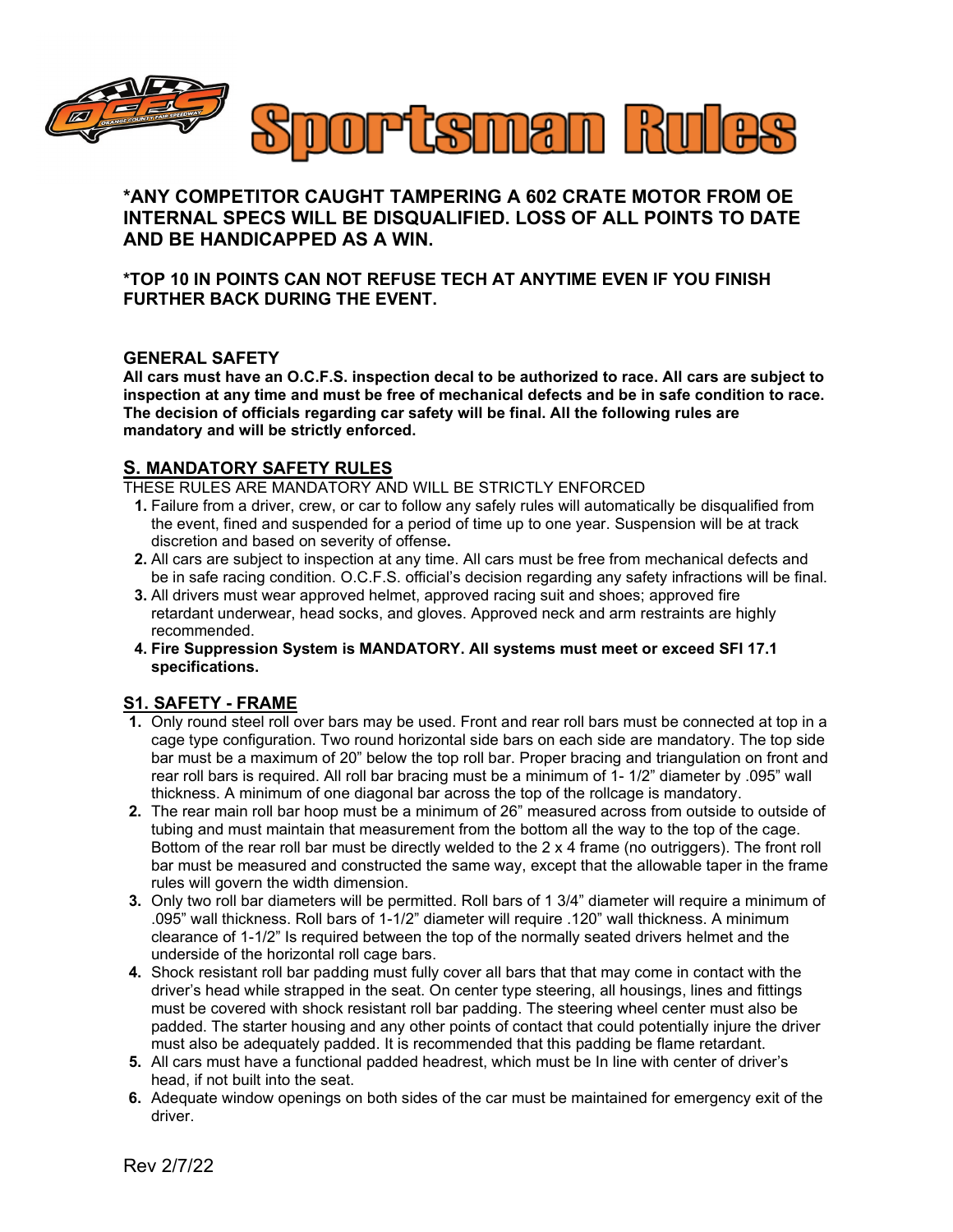- **7.** The minimum opening size is that which will allow a rectangular box with dimensions of 12" high by 18" wide by 30" long to be passed through the inside of the car from one window through to the other side.
- **8.** Any obstacles other than the driver's headrest, which prohibit the passage of the inspection box through the cockpit, must be removed.
- **9.** All cars must have a drive shaft cover.
- **10.** All cars with open drive shafts must have a tunnel, made from a minimum of 1/8" thick steel which extends from 2" under front edge of seat to the back of the transmission covering the shaft and "U" joint, and output flange on top and both sides. It must extend completely down to floorboards. It must be held in place with a minimum of four 3/8" diameter bobs at bottom connected to a substantial cross-member.
- **11.**This drive shaft cover must be a solid unit with no cut-aways for lightening purposes.
- **12.**Two steel safety rings diameter to suite x 1/4" wall thickness x 2" wide, each fastened by two 3/8" grade 5 bolts to the torque arm side plates or the frame must be installed around each universal joint.
- **13.**Closed drive type cars, torque tubes, or bells that already have a 360 degree covering from "U" joint bock to seat will be accepted as is. To protect the driver, any suspension link such as a torque arm, coil over or trailer bar inside the driver's compartment must have a steel cable (1/4" in diameter or more) or clamp connecting It to a substantial cross-member to limit its range should it break loose. These parts must have no sharp edges and must be padded.
- **14.**Firewalls, both front and rear are mandatory. The rear firewall must extend from the top of the fuel cell to the belly pan to isolate the driver from the fuel cell. A minimum thickness of .050" aluminum or steel is required. A minimal amount of sheet metal may be cut out for drive shaft clearance. The front firewall must fully isolate the driver from the engine compartment.
- **15.**Belly pans are mandatory and must extend from front firewall to rear firewall and be attached at both spots. It is mandatory to have a separate floor to protect the driver's feet in the event the under pan falls off. This extra floor must be attached to the frame or cross-member or both, and extend from the front firewall past front of edge of the seat.

# **S2. SAFETY SEAT AND SEAT BELTS**

- **1.** All cars must be equipped with 5 paint seat belts to SF1 16.1 specifications. All belts must be securely fastened to the frame or cage. Bolts may not be inserted through webbing for mounting.
- **2.** Seat belt webbing that comes into contact with any sharp or un-radiused metal edge must be protected from that edge by means of push on grip vinyl trim. The areas of concern are the webbing slots in the metal racing seats. All the seat manufacturers either roll the edge or supply the seat with trim protecting the webbing from abrasion or cutting under Impact conditions. Webbing entry slots into the seat with an existing metal roll of 1/8 Inch smooth radius will not require vinyl trim.
- **3.** The areas where the webbing slot has been enlarged by filing or cutting are of particular
- **4.** concern. In most instances the edges have been left sharp, increasing the incidence of belt (allure. As racing seat belts are subjected to severe conditions, it is required that worn/frayed belts are replaced immediately, and that undamaged belts are replaced every 24 months. The date sewn into the webbing should be used as a guide.
- **5.** Damaged belts will not be permitted.

# **S3. DRIVERS SEAT**

- **1.** Shall be metal only; one piece and high-bock style, and provide support of both left and right sides from shoulders to the legs.
- **2.** No fiberglass or plastic seats.
- **3.** Seat shall be securely fastened to frame in six (6) places, using a minimum of six (6) 3/8" bolts, four on bottom and two on seat back.
- **4.** All bolts securing seat to frame must be connected together by a minimum 18" thick steel bracket or 3/16" thick aluminum bracket.
- **5.** Brackets must between the bolt head and seat bracket is required connecting the 2 bolts on the seat back and 2 plates are required connecting the 4 bolts on the seat bottom.
- **6.** All seats must have a minimum 1/8" steel plate, as wide as the seat, under and up the back 4".
- **7.** In Modified and Sportsman cars, seat and steering must be centered in frame.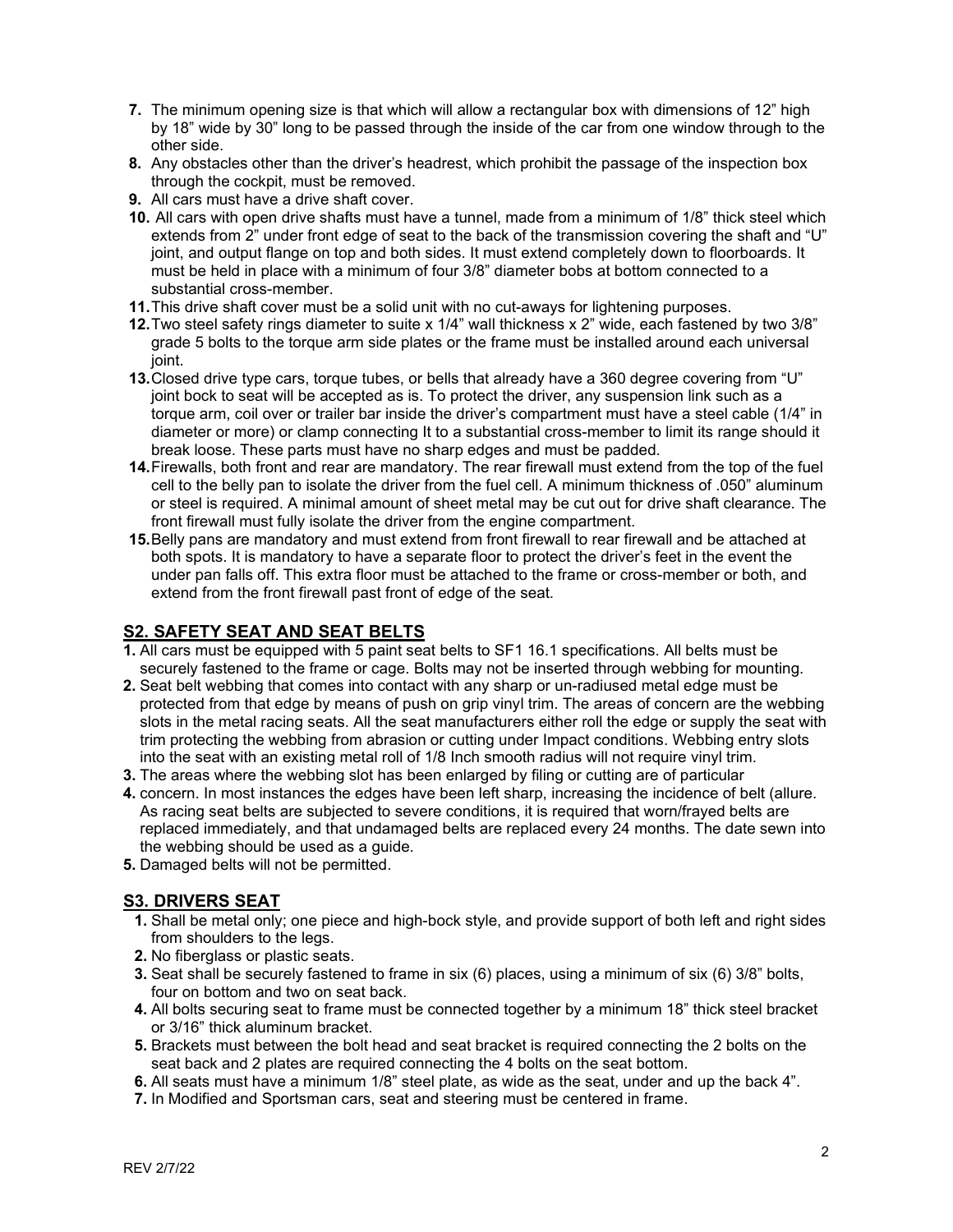# **S4. SAFETY DRIVERS EQUIPMENT**

- **1.** All drivers must wear a SA-2015 or newer SNELL approved full face helmet.
- **2.** All drivers must wear a clean one piece SF1 driver's suit with fire retardant LONG sleeve
- **3.** underwear, head socks, gloves, foot socks and shoes to SF1 specification 3.2a and 3.3.
- **4.** Arm restraints and a neck brace are highly recommended.

# **S5. SAFETY FUEL**

- **1.** All crews must carry an operable fire extinguisher of 20 pounds marked with the car number in 2 inch numbers/letters in the rear of their transporter, capable of extinguishing gas and oil fires.
- **2.** A fuel cell with a maximum capacity of 24.5 U.S. gallons Is mandatory. No pressure tanks are permitted on fuel systems.
- **3.** The fuel cell must be fully encased in a steel container with a minimum thickness of 20 gauge.
- **4.** An optional aluminum container may be used with a minimum thickness of .060".
- **5.** The cell must be fully foamed with just a minimal cut -out for filler. Cut -out may be no larger than 6" wide by 10" long by 7" deep.
- **6.** Fuel lines must siphon from the top only. There must be a one-way safety valve in the vent line.
- **7.** Fuel tank must be mounted behind driver.
- **8.** Fuel tank must be secured by 3 steel/aluminum straps (each strap must be a minimum of 1" wide  $x \frac{1}{4}$ " thick) and bolted to frame of car with at least 5/16" diameter grade five (3 line) bolts.
- **9.** Fuel cells should be to SFI 28.1/2 or FT3. No fuel cell bladders may be older than 5 years from date of manufacture.
- **10.** A horizontal bar with minimum dimensions of 1' by .095" wall thickness must be mounted behind the fuel cell for rear impact protection.
- **11.** No racing fuel in drums may be brought on to track premises.
- **12.** A fuel shut-off valve must be mounted within easy reach of the driver and the safety crew. It must be labeled in a clearly visible location with words FUEL ON/OFF with a bright colored paint or decal.
- **13.** A minimum of two throttle return springs and a steel toe loop on gas pedal are required.

# **S6. SAFETY ANCILLARIES**

- **1.** All cars must have an ignition switch which Is easily accessible within the driver's
- **2.** compartment. The ignition switch should be marked ON/OFF with a bright colored paint or
- **3.** decal and be clearly visible and easily accessible to the safety crew.
- **4.** Fuel lines, power steering lines and fittings running through the driver's compartment must be made from an approved braided type line only.
- **5.** No plastic or gloss fuel filters permitted.
- **6.** High pressure lines and fittings or hot fluid lines running through the driver's compartment must be encased or shielded by a deflector to prevent driver injury.
- **7.** All cars must at all times have four wheel hydraulic brakes in good working order.
- **8.** Brake tests may be held throughout the year.
- **9.** Rear wheels must have a minimum of five lug nuts.
- **10.** A minimum of three lug nuts is required on front wheels only.
- **11.** No knock off hubs are permitted on any wheel.
- **12.** Exhaust headers must be safe for the driver and exit past the driver's seat.
- **13.** All exhaust pipes must exit facing the rear of the car and be directed in such a way as to disturb as little dust as possible. Pipes may not exit through the doors or in front of the rear tires.

# **S7. SAFETY — BODY**

**1.** No mirrors or reflecting devices permitted.

**2.** Inspectors reserve the right to request body or sheet metal to be replaced and painted If It has any sharp edges or is not looking presentable to the sport.

**3.** No oil cooler may be mounted external to the bodywork.

**4.** All oil cooler piping shall be routed under the bodywork, as safely away from driver as practical.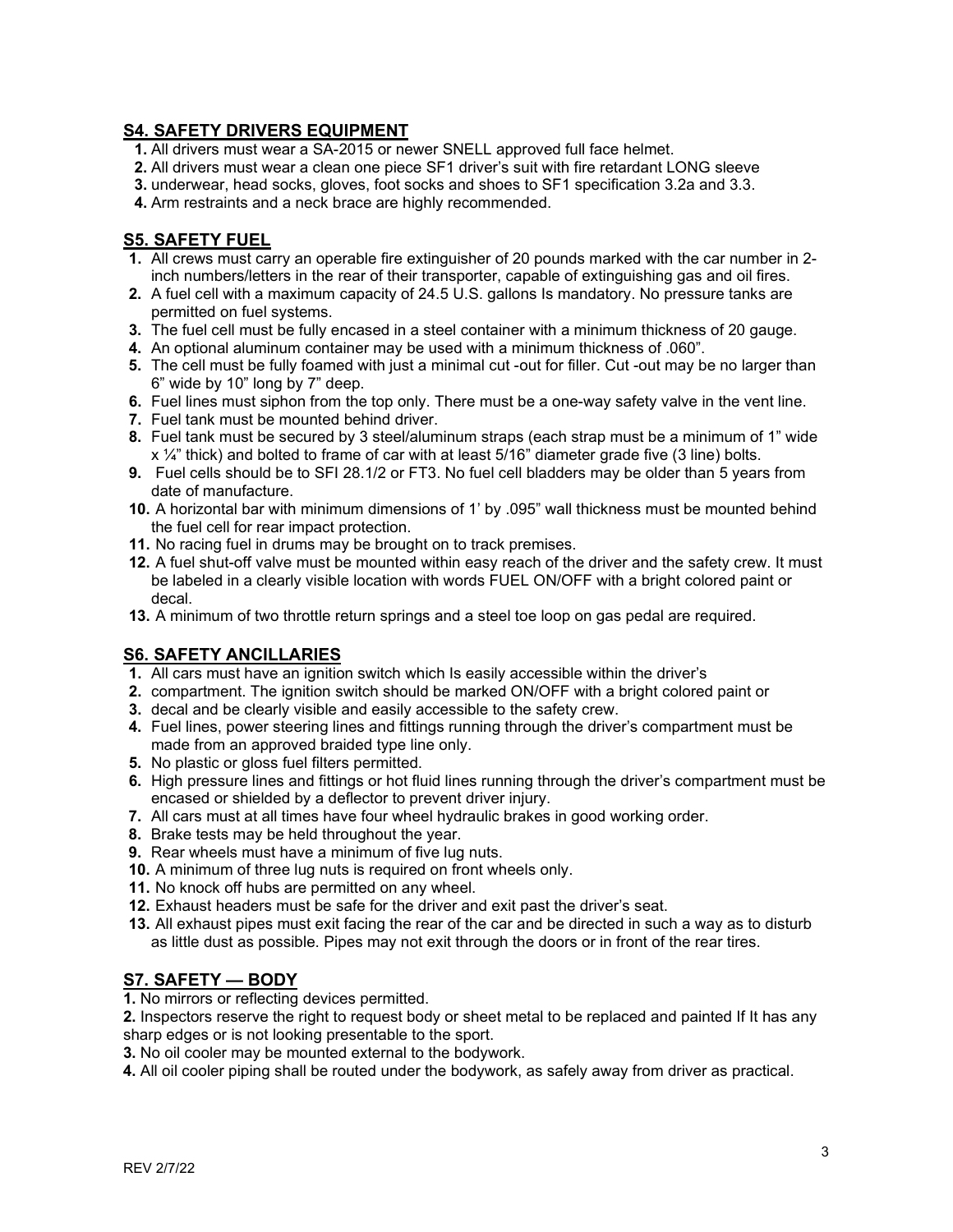**5.** Oil coolers with a duct covering them on both sides and the rear may be mounted further forward than the centerline of the rear axle.

**6.** Oil cooler maybe mounted under rear deck, under side shoots. Mounting under shoots must be covered for the Driver's protection.

**7.** Oil coolers may be mounted under the hood ahead of the motor.

**8.** Max rear spoiler height, regardless of ride height, not to exceed 50". This height will be randomly measured during an event. Cars not complying will be excluded.

**9.** It is suggested that manufacturers do not make tall cars that can only pass tech at low ride heights. **10.** The following driver must be able to see through for clear view of track ahead.

**11.** All cars must have a full steel windscreen (rock guard) of substantial material with a maximum individual hole opening of 2" by 1" by 1/16" (no chicken wire or aluminum).

**12.** Screen must cover entire windshield area left to right across the cage and from top of cage down to hood or cowl.

**13.** Clear lexan or safety glass windshields may be used for additional protection If they are in the driver's line of sight. They must be shatterproof and mounted behind the screen, enabling driver to wipe them clean.

**14.** Any additional windshield must not obstruct the emergency exit of the driver.

### **S8. SAFETY — BATTERY**

**1.** The battery must be properly secured and must have top and terminals completely covered by rubber.

**2.** 12 VOLT ONLY, 13.8 max. No step up transformer or any other devise to increase voltage allowed.

**3.** A battery shut-off switch Is MANDATORY. Must be marked ON/OFF with bright colored paint or a decal.

**4.** The switch must be mounted on the left side Inner panel (above the steering post).

**5.** The knob must be outside the panel clearly visible, and easily accessed by the safety crew or driver. It must be wired to cut of f the HOT (pos. +) side.

# **S9. BODY STYLE AND DIMENSIONS**

## \*\*\***ALL MEASUREMENTS MAYBE TAKEN WITH OR WITHOUT DRIVER AND/OR WITH OR WITHOUT FUEL TOLERANCE PERMITTED ON ALL. BODY DIMENSIONS IS MAXIMUM 1/2 INCH. THIS IS A TOLERANCE, NOT A DIMENSION TO BE ADDED TO THE BODY DIMENSIONS.**

### **S9A. BODY MATERIAL**

**1.** Only aluminum or steel will be permitted for all inner and outer body panels.

**2.** A maximum of 4" vertical plastic material extending below the metal body panel is permitted.

**3.** The plastic thickness shall be between .090" and .1 25" and an overlap of 2" to secure to the doors/door extensions will be permitted.

**4.** The overall dimensions of the doors and door extensions must meet the specifications.

**5.** The roof must be fiberglass only. Hood, hood scoop, windshield cowl, right rear Inside tire clearance cover and front spoiler may be constructed of either fiberglass or aluminum.

**6.** Only clear lexan will be permitted for the rear spoiler and the rear wing windows. NO STICKERS OR WRITING WILL BE ALLOWED ON SPOILER OR WINDOWS.

### **S10. ROOF**

- **1.** The roof must be centered from side to side on roll cage and also be centered on frame (no offset bodies).
- **2.** Leading edge of roof must be fastened in a stationary position a minimum of 33" and a maximum of 48" in front of rear axle centerline.
- **3.** The roof must be securely fastened at the back and on both ends.
- **4.** Length of the roof: maximum 60", minimum 48".
- **5.** Width of roof maximum 52", minimum 48".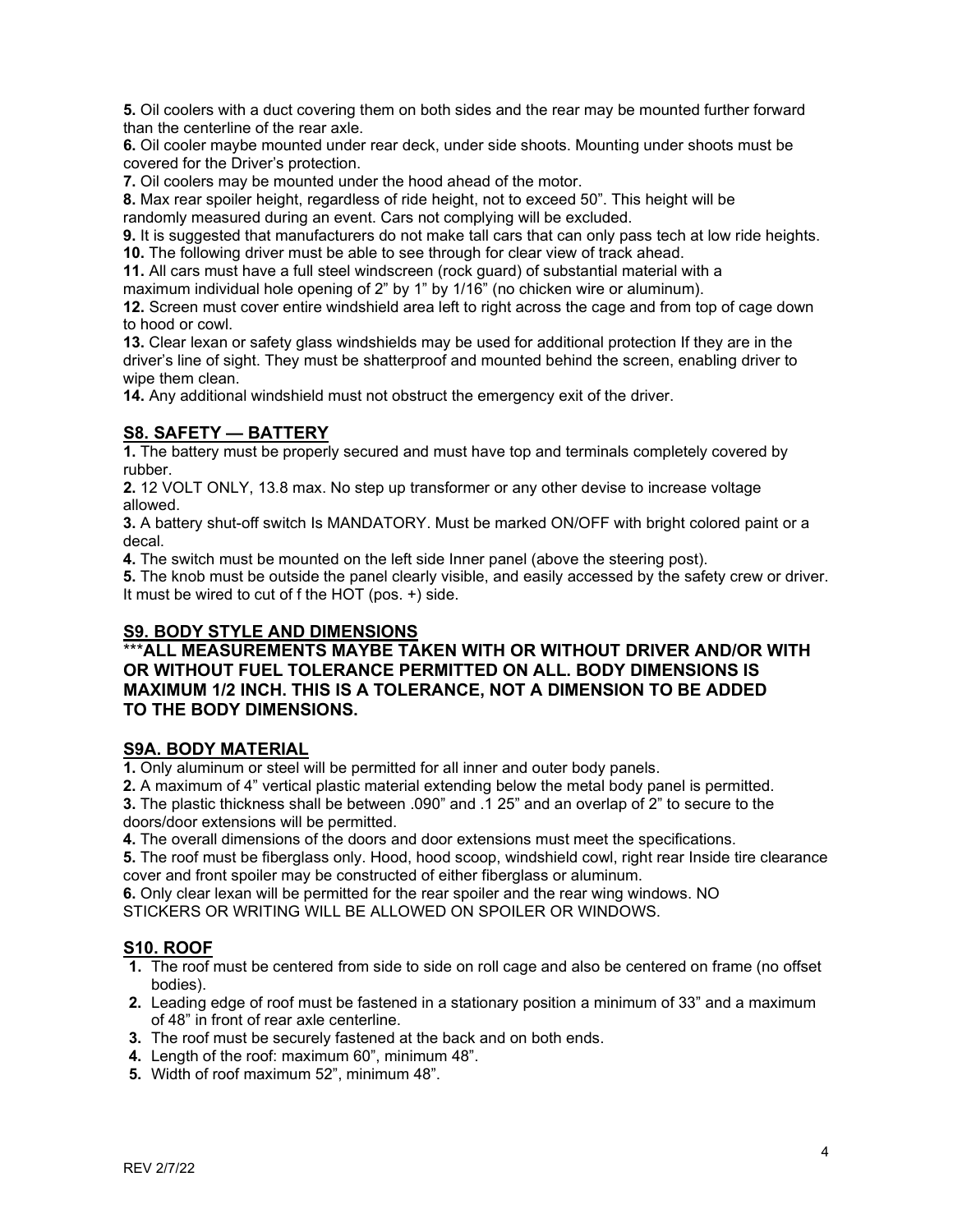- **6.** It must display a turtleback style and shape with at least 3/4" belly front to rear and 3/4" side to side.
- **7.** NO FLAT ROOFS.
- **8.** Front lip may not be more than 1/2". Side edges may be no longer than 1 1/8" break.
- **9.** The roof cannot change shape or location while racing.

**10.**Overall height (top of highest point); minimum 52", maximum 61", measured from the ground. **11.**Maximum roof angle is 5 degrees.

**12.**The roof must be one piece fiberglass only and be a single ply, one contour inside and out.

- **13.**No carbon fiber.
- **14.**Roll bars must be exposed.

**15.**No vertical metal used to mount roofs will be permitted covering the roll bars.

- **16.**The roof must weigh a minimum of ten pounds.
- **17.**Any proposed new roof design must be approved in writing by O.C.F.S.

# **S11. FRONT DOOR POSTS**

- **1.** Door posts must be flat aluminum sheet metal only.
- **2.** From a side view they must be seen as a 2" dimension. They must be no wider than 2".
- **3.** They may be bead rolled or have a lip for re-enforcement, but can't exceed a 3/8"
- **4.** maximum thickness at that area.
- **5.** The material thickness used may be a minimum of .050" to a maximum of .090" inches.
- **6.** Only a one-piece construction will be accepted!
- **7.** There will be no Tolerance on these measurements.
- **8.** Door posts must attach securely to the metal roof support and doors.
- **9.** They may be bolted with a mm. of (2) 3/16" bolts to the door bracket for the ease of
- **10.**fabrication.
- **11.**No lexan vent windows or excessive sheet metal will be permitted in the vent corner where the post meets the door panel.

# **S12. REAR WING WINDOWS**

- **1.** All rear wing panels and windows must resemble a current OEM body style.
- **2.** Their upper profile may not protrude above a straight line drawn from the rear of the roof to a point 3" higher than the rear deck. There must be at least a 2" indent in the profile, so as not to make this panel a fast back.
- **3.** The maximum base length must not exceed 61". Left and right must be of the same style and dimensional.
- **4.** All window styles must be nominally 160 square inches (suggested 10" tail X 16" long), clear, smooth lexan with no bends or breaks.
- **5.** No writing or decals permitted on the wing windows.
- **6.** Rear view of the wing window must go in a straight line from top of quarter panel or body line to the roof with a maximum gradual bow of 2" in the center of wing window.
- **7.** See drawings in rear of book REAR WING WINDOW / SIDE VIEW / REAR VIEW

# **S13. BODY WIDTH AND GROUND CLEARANCE**

- **1.** Body width (measured anywhere along the body line, front or back): 68" maximum, 64" minimum.
- **2.** Minimum body and chassis ground clearance 2 1/2".
- **3.** No fan or ground-effects cars are permitted.
- **4.** No rubber skirts, fins, or spoilers of any description are permitted under the car.
- **5.** A 2" max air deflector is permitted in front of radiator to facilitate cooling.

# **S14. DOOR PANELS**

- **1.** Side door panel: minimum 60", maximum 70" in front of centerline of the rear axle.
- **2.** Doors, front door extensions and rear quarter panels must be flat and mounted in a vertical position.
- **3.** They shall remain fiat with no louvers, bead rolls, holes or protrusions from top to bottom, the exception being for rub rails.
- **4.** They may have a max of a 1" long lip at a 45 deg. outward angle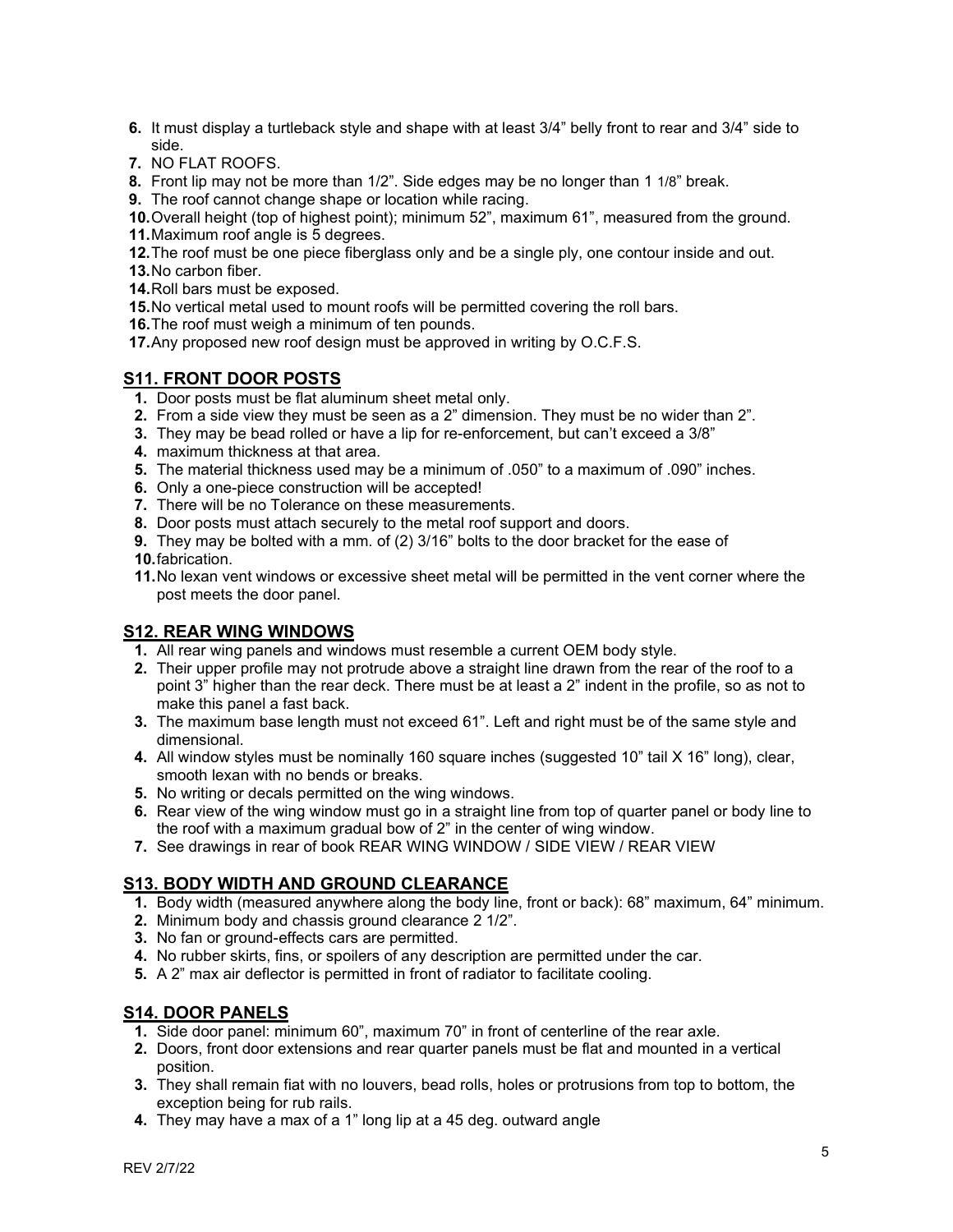- **5.** 1/2" away from the sheet metal for the purpose of reinforcement. This will be allowed at the top and bottom of the panels.
- **6.** All outside sheet metal, door panels, door extensions, air dams, front nose & hood fins must be the same shape, size, and angle on both sides of the car. (Must be symmetrical)
- **7.** Bead rolls around the outside perimeter of these panels and the wing windows will be
- **8.** allowed. Bead roll edges must face towards center of chassis.
- **9.** Front door extensions will be permitted up to 20" behind the front axle centerline.
- **10.**Front door height must be a maximum of 38" and minimum of 30" from the ground measured at 60" from rear axle centerline.
- **11.**Ground clearance on the bottom of the doors must be a minimum of 6" and a maximum of 12" from the ground. Right side may be higher for roll clearance.
- **12.**All doors and rear quarter panels may have a maximum lip of 1 1/2" rounded at 90 degrees and facing inward only, on the top and the bottom.
- **13.**At the top of the doors and rear quarter panels, a lip angled out at a maximum of 45 deg., protruding away from the door no more than 1/2" and no more than 1" in length before It bends inward for strength will be permitted.

# **S15. REAR QUARTER PANELS**

- **1.** Rear quarter panels must match each other.
- **2.** They must be a maximum of 47" and a minimum of 40" from the ground at the rear and continue in a straight line with top of door. See body drawing in back of book.
- **3.** A fender flare, up to a maximum of 2" from the body may be used, but the overall body width must still be maintained at a 68" maximum.
- **4.** Rear quarter panels can extend back to 48" maximum at top and may incline down to 44" maximum at bottom measured from center of rear axle to rear of car.
- **5.** Ground clearance on rear quarter panels must be a minimum of 8" and a maximum of 16".

## **S16. REAR SPOILER**

- **1. The rear spoiler must be clear one piece lexan with a maximum height of 5" from the rear deck and must not have any writing or stickers on It.**
- **2. The rear spoiler must be non-adjustable (no hinges or slides).**
- **3. No metal Gurney tabs permitted. Lexan may have brake (top only) for rigidity.**
- **4. Spoiler maximum height from ground is not to exceed 50".**
- **5. A maximum of four vertical supports may be used to fasten the spoiler to the rear deck.**
- **6. These supports may not exceed 2" In vertical height and 10" in length.**

# **S17. REAR DECK**

- **1.** Maximum rear deck height with spoiler, regardless of ride height, may not exceed 50".
- **2.** This height will be randomly measured during an event.
- **3.** It is suggested that manufactures do not make tall cars that can only pass tech at low ride heights.
- **4.** The driver following, must be able to see through for clear view of track ahead.
- **5.** Rear deck lid (i.e. trunk lid) must be fully enclosed from quarter panel to quarter panel and have a minimum height of 9" and a maximum of 14" in vertical coverage behind the fuel tank.
- **6.** Left and right rear trunk lids must be symmetrical in size and shape and show no specific bulge or extension to cover fuel filler hose or apparatus within the 9" to 14" of vertical coverage.
- **7.** This panel must completely cover the fuel cell, filler hoses, and vent lines.
- **8.** At the discretion of the chief tech inspector, older cars with tall gas tanks may have a step in the deck to accommodate the tank.
- **9.** The fuel tank must be completely enclosed from the bottom of this panel to the bottom of the fuel cell.
- **10.** The fuel cell must also have both sides completely covered by sheet metal in addition to the container it is enclosed in. Within these dimensions there can be no openings.
- **11.** No openings from tap of fuel cell to bottom of trunk lid are permitted.
- **12.** Any vent line nozzle used for catch can purposes must be mounted on the left side quarter panel only.
- **13.**No crewmember will be permitted behind the car during pit stop refueling.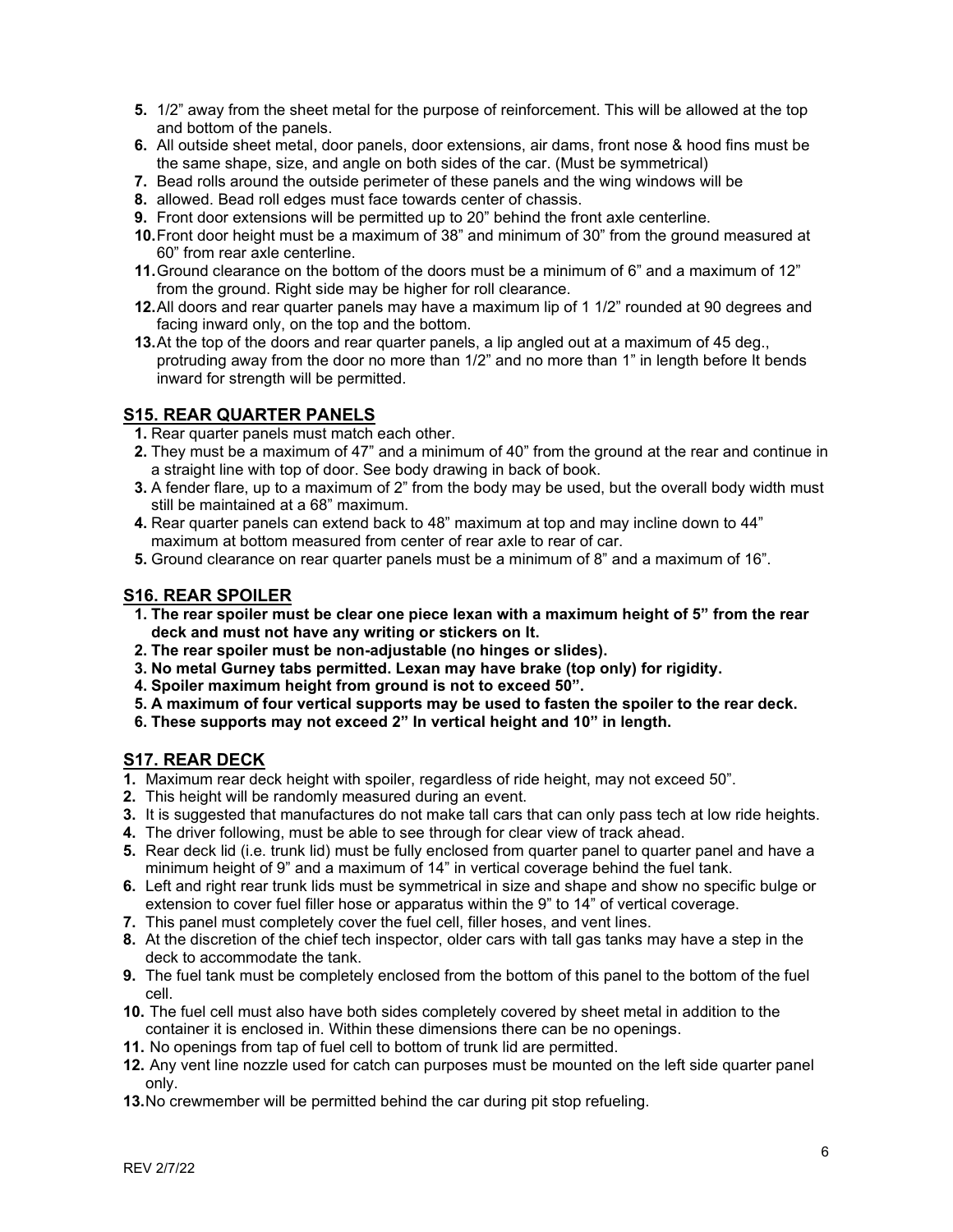# **S18. HOOD, NOSE. AND FRONT SPOILER**

- **1.** The hood, nose, and front spoiler can be no wider than 36" and no narrower than 24".
- **2.** The nosepiece must end at the front of the shock towers. The spoiler must be separate.
- **3.** The nosepiece shall start where hood ends and end at the shack towers.
- **4.** Shock covers or deflectors may not be part of or riveted to the nose or spoiler exceeding the 36" width maximum.
- **5.** Fabric shock covers are permitted as long as they are used for the prevention of dirt getting at the shock piston and not used for any aerodynamic advantage.
- **6.** The front spoiler must not extend any more than 20" in front of the front axle centerline.
- **7.** The front spoiler must be non-adjustable (no hinges or sliders).
- **8.** The hood shall be considered from the front roll cage to on top and even with the front of the radiator.
- **9.** Both hood and nose may have 2" maximum lips up or down on both sides following the contour of the body. Both lips must be symmetrical.
- **10.**The hood, nose, and spoiler may not overlap each other's location on the frame.
- **11.**Any part of hood may not exceed 10 degrees nor can sheet metal have an opening or extrusion between the hood and nose.
- **12.**The hood must extend over the radiator and have complete sides.

# **S19. HOOD SCOOP**

- **1.** The hood must be fully enclosed.
- **2.** Two options of hood scoops mounted on top of the hood for the purpose of enclosing the carburetor, or ram air will be permitted providing they meet the following specifications:
- **3.** Both style scoops may be made of fiberglass.
- **4.** Ram air type scoop: Maximum length, 30" measured from rear motor plate to front of hood scoop. Maximum width 18".
- **5.** The front vertical opening of the scoop can be a maximum of 6" at the beginning of the scoop only.
- **6.** The overall height of this scoop must maintain a minimum of 8" of vertical vision for the driver. This measurement will be taken from a horizontal line from the highest point of the hood scoop to the lowest point of the front roll cage and/or roof.
- **7.** Hood scoop must be fastened to the hood and completely enclose the carburetor and air filter.
- **8.** The conventional no ram air scoop: a maximum of 25" is permitted from center of the carburetor forward to end of scoop.
- **9.** The width permitted is a maximum of 22".
- **10.**The height must maintain a minimum of 8" of vertical vision from the top of the scoop to the lowest point under roof or roll cage.

# **S20. INTERIOR SHEET METAL**

- **1.** Any horizontal body support, other than the inner pods, whether in front or rear must be a maximum of 1" deep by 1" thick tubing or flat stock only.
- **2.** No inside or outside wings, spoilers, air foils, or wind deflectors are permitted.
- **3.** No double panels that create a wing effect will be permitted.
- **4.** A 1" maximum reinforced lip will be permitted on all lexan, but all specified measurements must still be maintained.
- **5.** All inner sheet metal used must completely cover areas from door to door, quarter panel to quarter panel. No holes or openings are permitted in this area.
- **6.** No vertical fins, air dams, or fairings permitted on the sides or behind the roll cage.
- **7.** Sheet metal must be a flat single plane across the inside of the car.
- **8.** No covered roll bars are permitted. Sheet metal that is one piece and part of a body panel bent around tubing (for purposes of protecting the driver or finishing off panel) is not considered an aerodynamic advantage provided it Is not to excess.
- **9.** No louvers or holes in the interior or exterior sheet metal are permitted with the exception being the cooling of the radiator, engine, and oil cooler.
- **10.**The floor pan or under pan may not be any wider than the frame, from front to back, and may not have any lips or fins facing downward.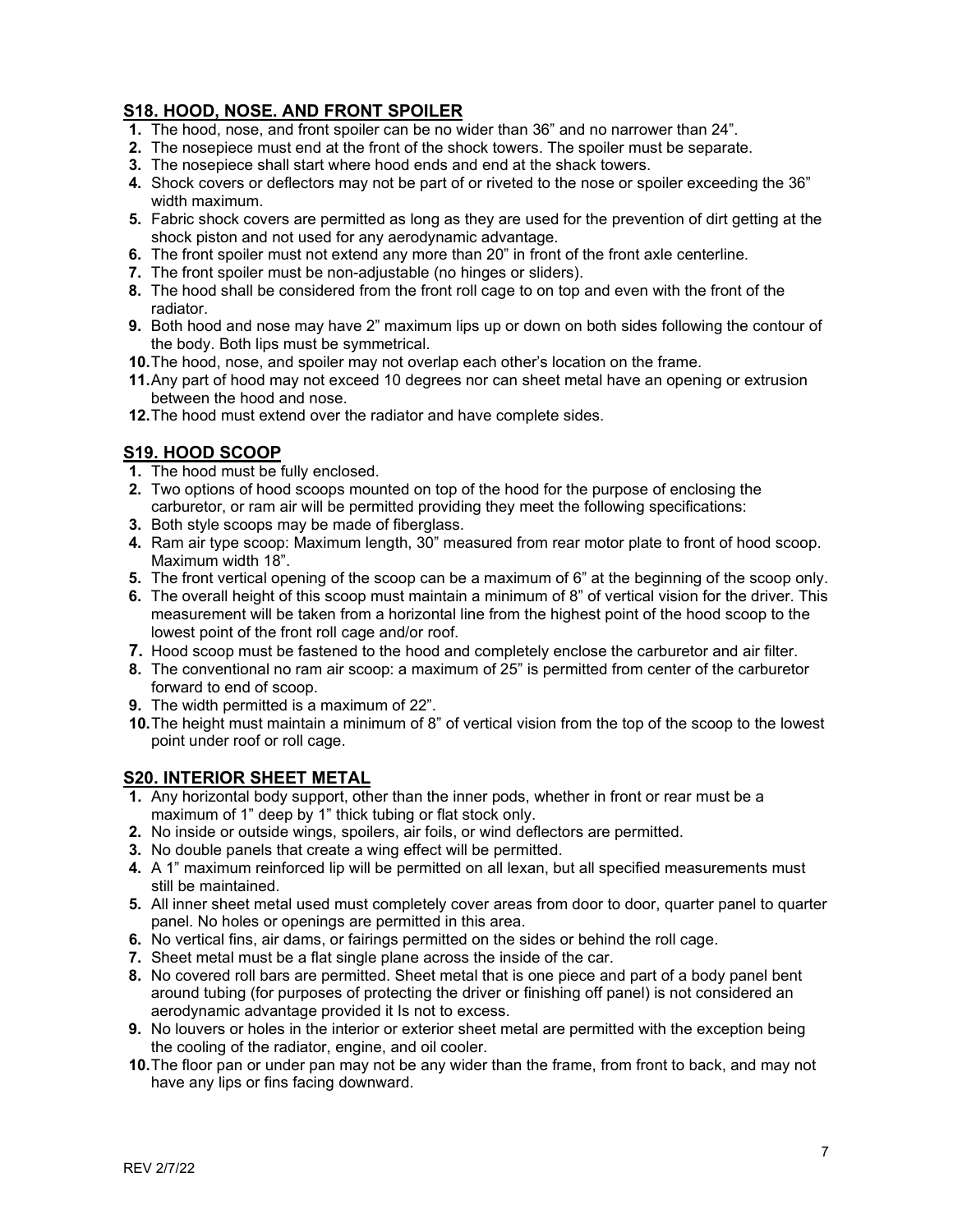# **S21. NUMBERS**

- **1.** The track handicapper reserves the right to Issue or change a car's number to prevent duplication and maintain proper records.
- **2.** Letters of driver's last name must be a minimum of 6 inches in height and be positioned under, through or above number on both sides of the car.
- **3.** Team cars must be clearly distinguishable from one another and use a different number or letter.
- **4.** All numbers and letters will be limited to three digits. If three digits are used, two shall be primary numbers. Numbers are required on roof, nose, rear deck and both doors and not on quarter panels.
- **5.** All numbers and letters must be a minimum of 18" high on the roof and doors, and 8" high for the rear deck and nose. All numbers and letters must be of equal size and painted or decaled. If numbers "3" "6" or "9" are used, make sure that they are distinguishable. Nerf bars must not block visibility of number.

# **CHASSIS SPECIFICATIONS**

# **S22. FRAME**

- **1.** Only 2 x 4 box frames are permitted between axle centers, front and rear. The 4" side must be vertical. Frame rails must be steel only.
- **2.** All 2 x 4 rails must be .120" wall thickness only.
- **3.** At the discretion of the officials, it may be necessary to drill a 3/16" hole in frame rail for inspection of thickness. No other holes will be permitted.
- **4.** All tubing permitted for the frame rails must be either 1 1/2" dia. x .095" wall or 1 3/4" x .095" wall.
- **5.** Frame width shall be as follows: Front (at shock towers) 24" minimum, 5" maximum. Rear 26" minimum, 35" maximum. The minimum frame width at the rear roll bar must be 26".
- **6.** All measurements are to be taken from the outside of the frame rails. These measurements shall be taken at both top and bottom of frame at its longest length. Clips, sub-frames, etc. are considered part of the frame.
- **7.** Minimum length of the 2 x 4 frame rails must start at 14" in front of rear axle centerline and extend to the front of the radiator.
- **8.** All kick up material must be same specifications as the roll cage or frame material.
- **9.** Left and right frame rails (both top and bottom rails) must be equal distance from the driveline centerline in a vertical plane along the total length of frame.
- **10.**The only exceptions will be the lower left rear frame rail, which will be permitted at 4" maximum Indent for suspension clearance, and the two upper frame rails in the engine compartment to allow for the clearance of large cylinder heads.
- **11.**Titanium or carbon fiber materials are not permitted on the chassis.

# **S23. ROLL CAGE**

- **1.** The roll cage shall be Integral with the frame.
- **2.** All frames built from 2005 on, must have a manufacturer's unique serial number plate prominently attached by welding on the left side front rail cage upright. The letters and or numbers shall not exceed 8 in. number and be 1/2" in height.
- **3.** All cars for 2006 and beyond will be required to have a serial number.
- **4.** Only round steel roll over bars may be used. Front and rear roll bars must be connected at top in a cage type configuration.
- **5.** Two round horizontal side bars on each side are mandatory.
- **6.** The top side bar must be a maximum of 20" below the top roll bar. Proper bracing and triangulation on front and rear roll bars is required.
- **7.** All roll bar bracing must be a minimum of 1 1/2" diameter by .095" wall thickness. A minimum of one diagonal bar across the top of the roll cage is mandatory.
- **8.** The rear main roll bar hoop must be a minimum of 26" measured across from outside to outside of tubing and must maintain that measurement from the bottom all the way to the top of the cage.
- **9.** Bottom of the rear roll bar must be welded to the 2 x 4 frame (no outriggers).
- **10.**The front roil bar must be measured and constructed the same way, except that the allowable taper in the frame rules will govern the width dimension.
- **11.**Only two roll bar diameters will be permitted. Roll bars of 1 3/4" diameter will require a minimum of .095" wall thickness. Roll bars of 1 1/2" diameter will require .120" wall thickness.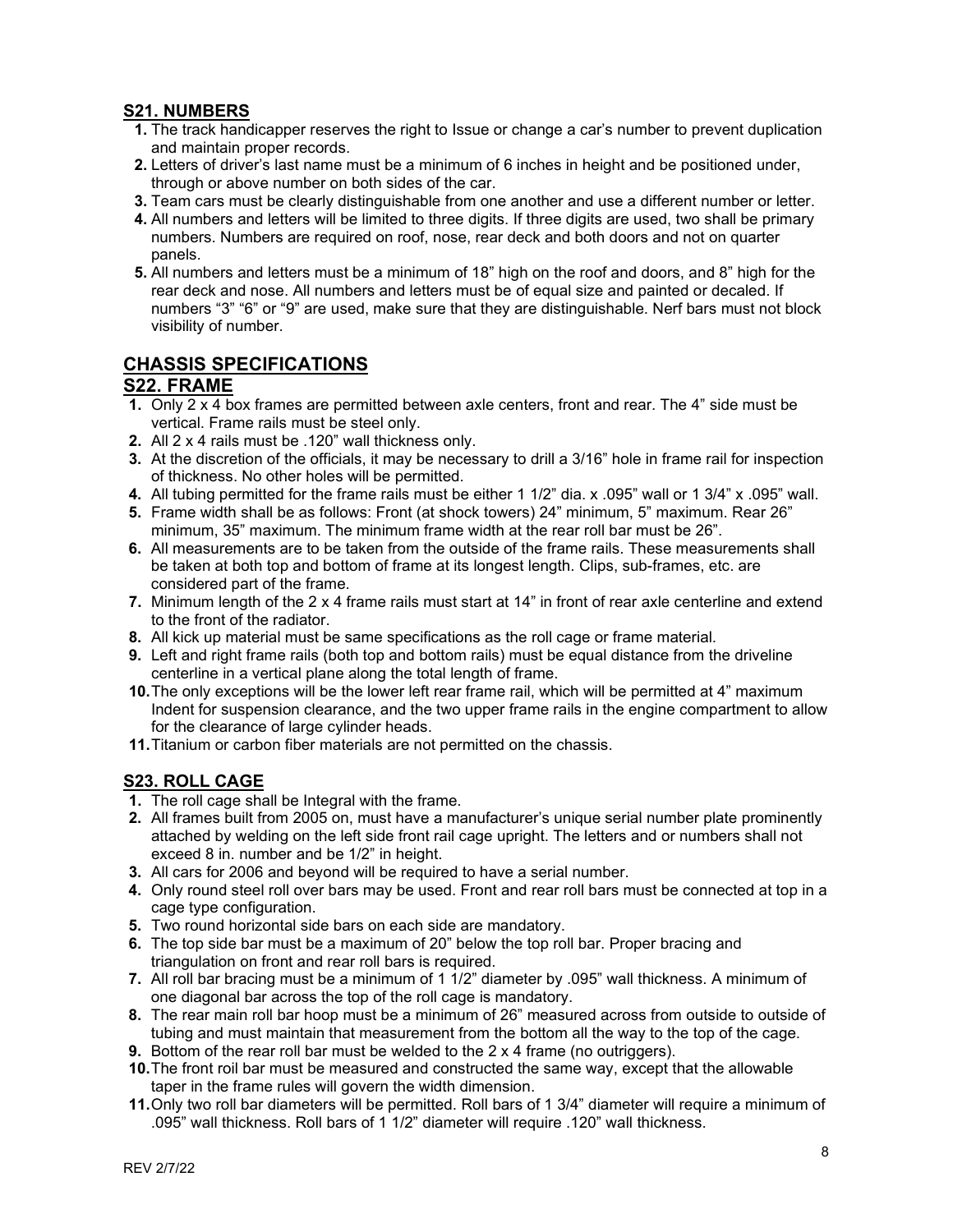## **S24. RADIATOR**

- **1.** Only one (1) radiator permitted and it must be centered squarely, not angled, in front of motor in a vertical position.
- **2.** No plastic or carbon fiber permitted.
- **3.** No auxiliary cooling tanks or catch cans are permitted in driver's compartment.

## **S25. ENGINE**

- **1.** The engine must be centered in the front of the chassis and placed in an upright position.
- **2.** Engine set back, minimum 56", maximum 66" with 1/2" absolute maximum tolerance.
- **3.** Set back will be measured from the center of the front axle to the rear machined bell housing surface of the engine.

### **S26. TRANSMISSION**

- **1.** Approved North American or Canadian manufactured manual shift transmission only.
- **2.** No automatics are permitted!
- **3.** No overdrive or under-drive transmissions are permitted. Input at engine to output at driveshaft must be the same as one to one final ratio.
- **4.** No running through reduction gears. Transmission must be direct drive to rear end at racing speed.
- **5.** Transmission must have forward, neutral, and reverse gear in good working condition.
- **6.** From a neutral position with the motor running, a car must be able to go forward and backward in a smooth manner.
- **7.** Transmission must bolt to the bell housing.
- **8.** The car must start and move under own power.

## **S27. DRIVELINE**

- **1.** No chassis, driveline or suspension components made of carbon fiber are permitted.
- **2.** There will only two universal joints per driveline.
- **3.** A cockpit driveline shield and 2 steel safety rings are mandatory (see safety rules for detailed requirements).

### **S28. REAR END**

- **1.** Competition rears only.
- **2.** No hyphoid type rears are permitted. (No 9" Ford type rears allowed)
- **3.** No limited slip type rear ends or hubs are permitted.
- **4.** No lockers or two speed rears are permitted.
- **5.** Rear end must have solid aluminum or steel spool only.
- **6.** No V8 midget rears allowed.
- **7.** No titanium axles or driveline components allowed.
- **8.** Rear spindles may be steel or aluminum only. Aluminum must be a one-piece tube and spindle with a minimum outside diameter of 2 7/8" and maximum inside diameter of 2 1/2".
- **9.** The rear end or chassis must not be offset more than MINIMUM of 4" MAXIMUM of 8" from center of the inside tire width. This will be measured from the inside of the left rear tire to the inside of the right rear tire, at axle height. See chassis drawing in back of book for front and rear end offset details.

### **S29. FRONT END**

- **1.** The front axle must be straight, one piece steel tubing only with no camber adjustments.
- **2.** No split axle or dropped axle permitted.
- **3.** All brackets on the front axle must be bolted or welded (no bird cages or slides).
- **4.** Modified type front spindles only.
- **5.** It is recommended that bearing shafts be made of steel.
- **6.** Chassis may not be offset any more than 4" from center of inside tire width, measured from the inside of the left front tire to the inside of the right front tire at axle height. See chassis drawing in back of book for front end offset details.
- **7.** Front wheels must be fully exposed. No fenders are permitted.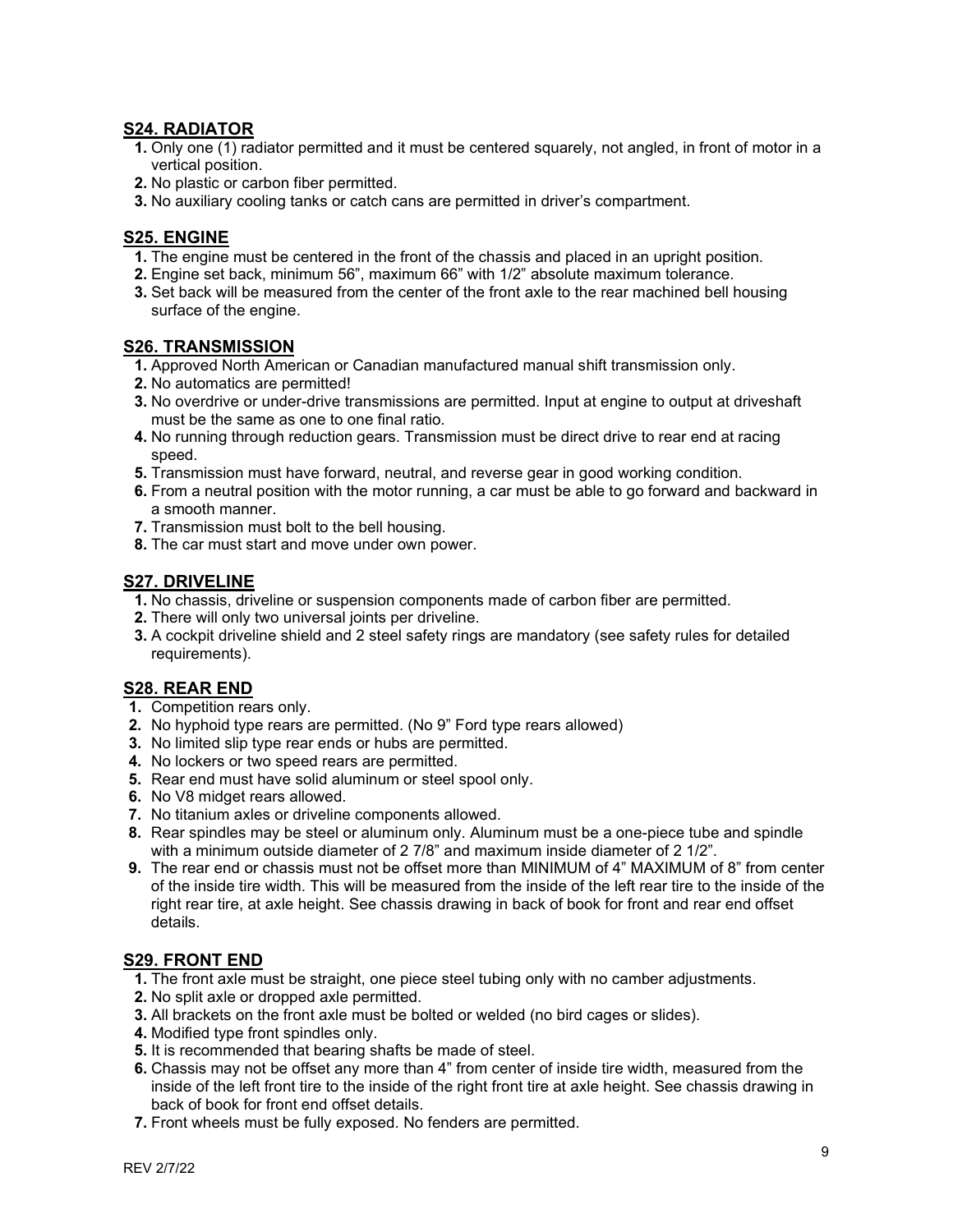## **S30. WHEELBASE AND TREAD**

- **1.** Wheelbase: minimum 106", maximum 110".
- **2.** This measurement will be taken from the center of the rear axle to the center of the front axle, for both left and right sides with a maximum tolerance of 1/2".
- **3.** Tread width: front maximum 86", minimum 74". Rear tread, maximum 86", and a minimum of 80".

## **S31. CHASSIS GROUND CLEARANCE**

- **1.** There must be a minimum of 2 1/2" ground clearance from the chassis or anything attached to it, including any part of the body.
- **2.** No metal, lexan, or rubber air dams, fins, spoilers or skirts are permitted under the car.
- **3.** No ground effects cars are permitted.

#### **S32. SUSPENSION**

- **1.** No independent suspensions front or rear.
- **2.** No "A" frames or ball joints may be utilized for steering axis (kingpin only).
- **3.** No four wheel steering permitted that is actuated by steering wheel.
- **4.** Cockpit adjustable brake bias Is permitted.
- **5.** Right rear spring rod is a suitable substitute far radius rod with no cockpit adjustment.
- **6.** No titanium suspension components allowed.
- **7.** No 4-link style suspension will be permitted.

### **S33. SPRINGS**

- **1.** Any form will be permitted (torsion bars, coilovers, leaf springs, etc.).
- **2.** No carbon fiber or titanium springs are permitted.

### **S34. SHOCKS**

- **1.** Only one shock per wheel.
- **2.** Shocks may not be externally adjustable.
- **3.** Shocks wish Schrader valves are not considered adjustable and are permitted.
- **4.** External reservoirs are not permitted.
- **5.** All shocks used MUST be freely available to all competitors.
- **6.** Failure to easily purchase a type of shock could result in those shocks not being permitted.

## **S35. INTERNAL COCKPIT MECHANICAL APPROVED ADJUSTERS**

- **1.** Pan Hard Bar Adjuster is NOT PERMITTED
- **2.** Brake bias is permitted
- **3.** No hydraulic or electrical adjusters.

# **S36. BRAKES**

- **1.** All cars must have four wheel hydraulic brakes in good working condition.
- **2.** No carbon fiber, carbon, titanium, ceramic or aluminum pads or rotors are permitted.
- **3.** On live rear axles, one inboard and one outboard brake assembly is permitted.
- **4.** Brake tests may be conducted throughout the year.
- **5.** Brake bias may be cockpit adjustable.
- **6.** No manual brake shut of is permitted. Only the right front will be allowed a shut off.

# **S37. FRONT BUMPER**

- **1.** Must be made from round steel tubing only, with a minimum diameter of 1 1/4" by .095 wall.
- **2.** It must consist of two rails, an upper and lower and at least 1 or 2 vertical braces equally spaced. These rails must have four sockets or supports attached to the frame.
- **3.** The four tubes that support the bumper from the four frame sockets must be horizontal.
- **4.** These rails must also be a minimum of 6" apart and a maximum of 12" measured from top to bottom and maintain that measurement for a minimum width of 24" or a maximum width of 30". It must also have an 18" center measured from the ground up to the middle of the bumper.
- **5.** The front bumper may not extend more than 24" in front of front axle center centerline.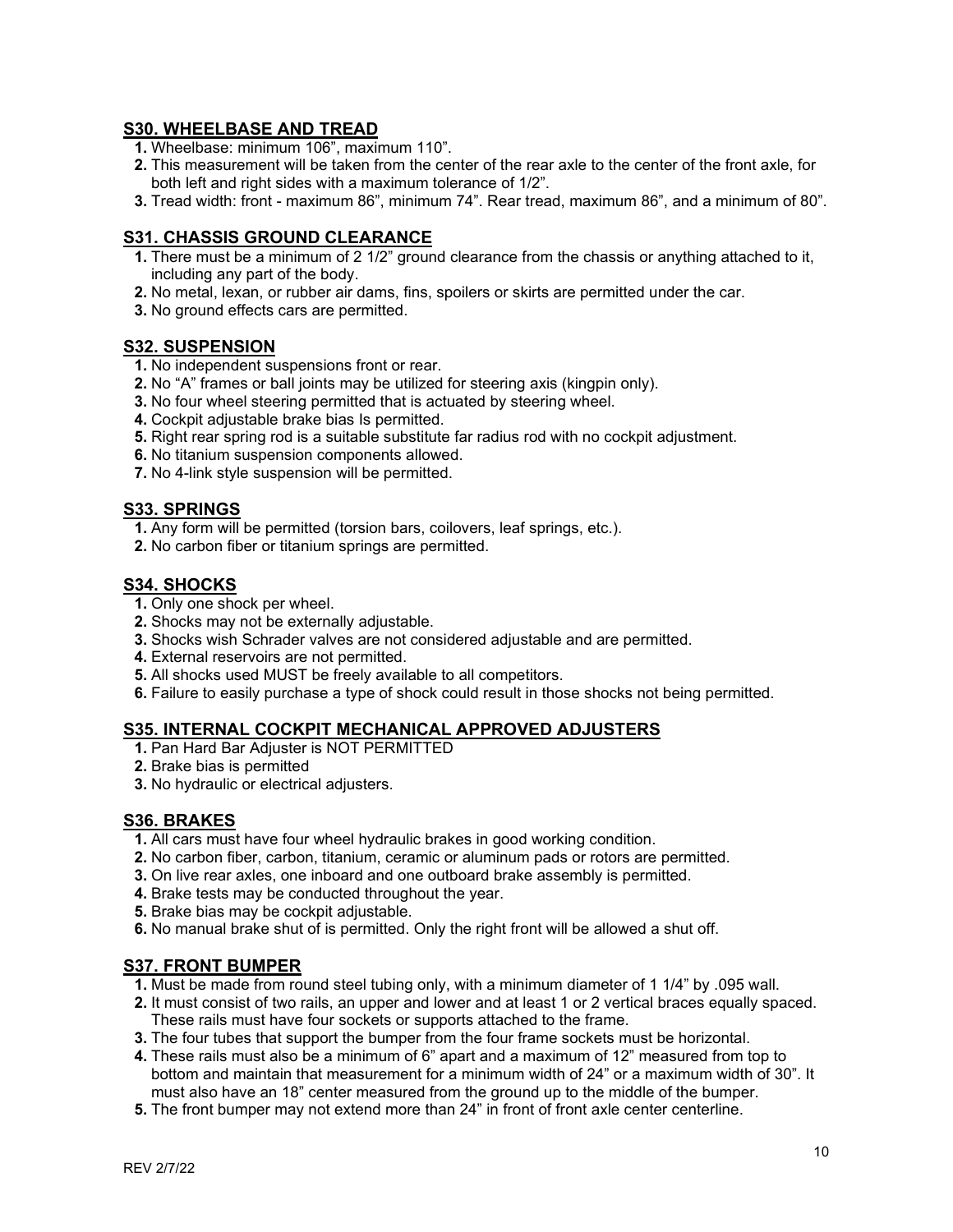**6.** No V-shaped bumpers, crash area must be flat and vertical for the full width of bumper.

- **7.** The bumper must have all rounded ends and no sharp edges.
- **8.** The end bracing tubes of the bumper must be angled in such a way as to prevent the bumper interlocking with another cars bumper. See drawing in back of book.

## **S38. REAR BUMPER**

- **1.** The rear bumper must be made of round steel tubing, with a minimum diameter of 1 1/2" by .095" wall thickness for main bumper and all bracing.
- **2.** It must consist of two rails, an upper and lower, which must have four sockets and horizontal support bars attaching it to the frame.
- **3.** These rails must also be a minimum of 10" apart and a maximum of 16" measured from top to bottom and maintain that measurement for a minimum width of 64" or a maximum width of 86".
- **4.** The rear bumper or any side bars cannot extend past the outside of tire sidewalls on both sides.
- **5.** It also must have an 18" center measured from the ground up to middle of bumper.
- **6.** The rear bumper may not exceed 52" back of the rear axle centerline.
- **7.** No V-shaped bumpers, crash area must be flat and vertical for the full width of bumper.
- **8.** Bumper must have all rounded ends and no sharp edges.
- **9.** Bumper mandatory to compete in event. (OFFICIALS DISCRETION)

## **S39. RUB RAILS**

- **1.** The rub rails and bracing must be made of round steel tubing, with a minimum diameter of 1 1/2" by .095" wall thickness.
- **2.** Maximum wall thickness must be .095" with no solid bars or ballast added inside.
- **3.** Rub rails must be outside of body panels but may not exceed the outside edge of the tires.
- **4.** The exception is the left rub rail only, which may extend an absolute maximum of 2" outside the left rear tire sidewall.
- **5.** Rub rail ends must be rounded with no sharp edges and bent at a gradual 90 degrees and must protrude a minimum of 6" back in past the body.
- **6.** Rub rails must be a minimum of 50" long, socket to socket.

### **S40. ALL BUMPERS AND RUB RAILS**

- 1. 5/1 6" attachment bolts with nyloc nuts or approved quick release solid pins are the only permitted fasteners. NO COTTER PINS!
- 2. All 3 rub rail sockets must be pinned or bolted.
- 3. Front and rear rub rails must have a 360 deg. sleeve 3/8" wide x .095" wall mm. welded to the rub rail tube butted up against the support socket to prevent pins from shearing.

# **S41. FUEL TANK**

- **1.** The fuel cell must be fully encased in a steel container with a minimum thickness of 20 gauge. An optional aluminum container may be used with a minimum thickness of .060".
- **2.** The cell must be fully foamed with lust a minimal cut-out for filler. Cut-out may be no larger than 6" wide by 10" long by 7" deep.
- **3.** Fuel lines must siphon from the top only.
- **4.** There must be a one-way safety valve in the vent line.
- **5.** Fuel tank must be mounted behind driver.
- **6.** Fuel tank must be secured by at least two steel straps (each strap must be a minimum of 1" wide x 1/4 "thick) and bolted with at least 5/16" diameter grade five (3 line) bolts.
- **7.** Only one SF1 28.1/2 or FT3 fuel cell with a maximum of 24.5 US. Gallons is mandatory (used for gasoline only).
- **8.** Fuel tank height 12" minimum from the ground to the bottom of the tank.
- **9.** Tank must be centered inside of the frame rails and be rectangular or square in shape on all sides for measuring capacity.
- **10.**The capacity will be measured as a maximum of 5660 cubic inches using the formula with all sizes of the metal container measured externally in inches: Length minus 1/2" x width minus 1/2" x depth minus  $1 / 2$ " = no greater than 5660Cl.
- **11.**Tank panels may not be bowed out or bellied to increase capacity. No tolerance.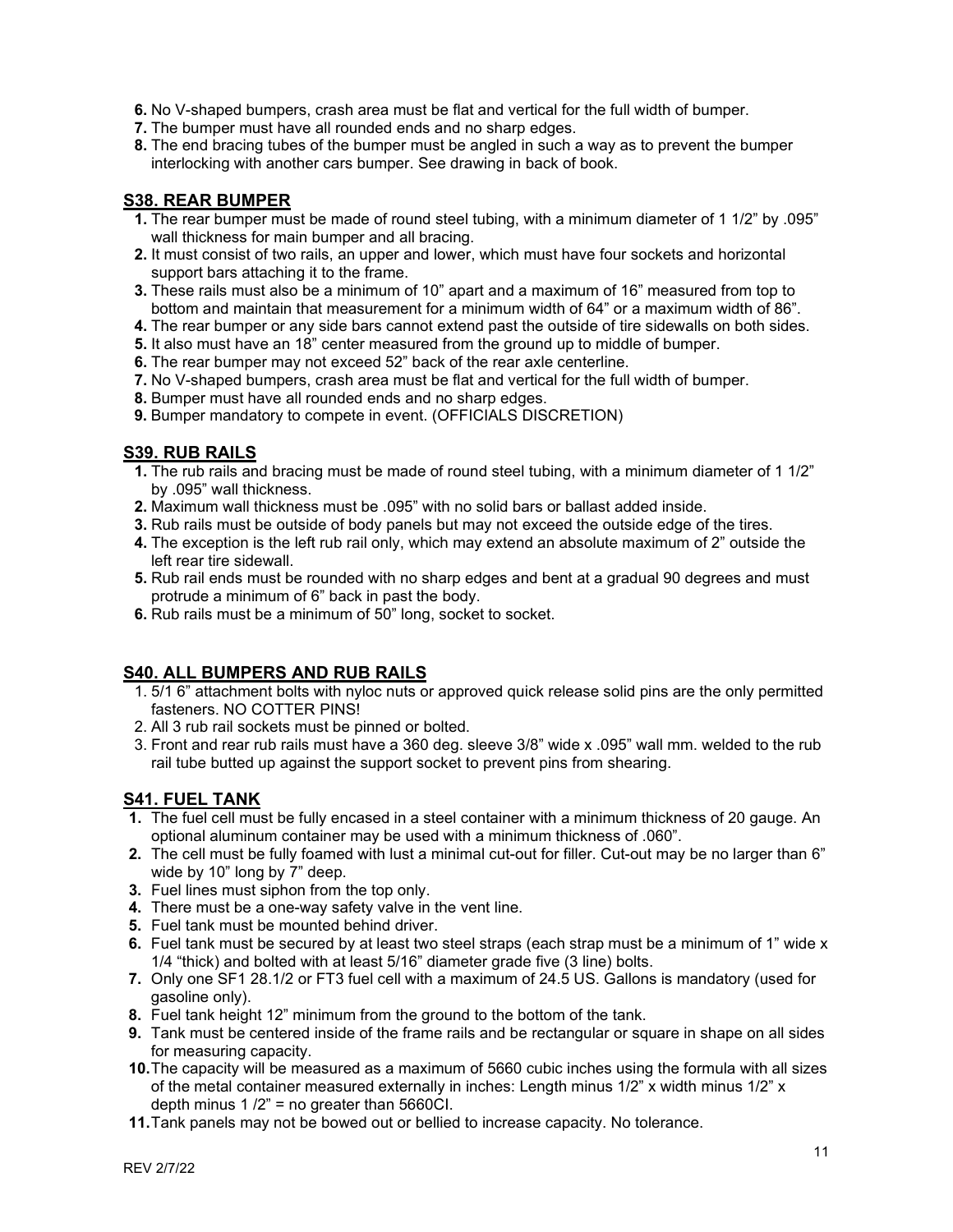- **12.**Tanks may not be altered in any way to increase capacity.
- **13.**No large or long fuel lines, oversize filter housings or fuel coolers or other to increase fuel capacity.
- **14.**Cars teched before the event will have the opportunity to correct any fuel capacity infraction, time permitting. Cars found with illegal fuel capacity after an event will be disqualified in that event.
- **15.**Fuel tank must be fully encased in a steel container with a minimum thickness of 20 gauge.
- **16.**An optional aluminum container may be used with a minimum thickness of .060".
- **17.**Fuel tank must be fully foamed with just a minimal cut-out for filler. Cut- out may be no more than  $6"$  wide x 10" long x  $7"$  deep.
- **18.**No fuel lines bigger than #10 are permitted.
- **19.**No auxiliary tanks are permitted.
- **20.**No fuel filters with more than 1/2 quart capacity are permitted.
- **21.**Fuel tank vent line must have an inline one-way valve for the prevention of fuel spillage.
- **22.**Only one carburetor fuel log will be permitted and is limited to a maximum outside diameter of 1".

### **S43. BALLAST WEIGHT**

- **1.** Any ballast weight used must be mounted within the vertical planes formed by the frame rails, must be securely fastened, and must remain stationary while racing.
- **2.** Weight may be added prior to the event or time trial.
- **3.** No weight pack may exceed 75 pounds.
- **4.** All weight packs must have a minimum of two 1/2" securing bolts/studs of grade 5 or higher. These bolts/studs must be securely anchored to the frame by a suitable clamp.
- **5.** No bolts/studs welded to the frame will be permitted. Clamp around weights are permitted.
- **6.** All weights must be painted white and carry the car number in a legible fashion. White duct tape marked with a wide black sharpie is acceptable for a one race grace period.

#### **S44. BATTERY**

- **1.** Only one 13.8v American Passenger Car sized battery is permitted.
- **2.** The battery may be mounted outside the frame rails.
- **3.** The battery voltage must not measure more than 14V. max.
- **4.** NO step up transformer or any other devise that increases the voltage will be allowed!
- **5.** REFER TO SAFETY SECTION ABOVE FOR ADDITIONAL REGUL.ATIONS

### **S45. TRACTION CONTROL**

- **1.** All traction control devices utilizing wheel sensors, automated brake controls or any means of measuring ground speed to control wheel spin is prohibited.
- **2.** Adjustable ping control devices, dial chip controls, timing controls, or automated throttle controls are NOT permitted in the cockpit or any other position accessible to the driver.
- **3.** Any remote controlled components inside or outside the cockpit of any competitor's race car are NOT permitted.
- **4.** No data acquisition systems are permitted.
- **5.** Any competitor found with any of the above will be fined, will be disqualified and will be suspended for up to a year.

### **S46. WHEELS**

Aluminum wheels are permitted.

- **1.** No magnesium or carbon fiber permitted.
- **2.** Bleed-off valves are permitted.
- **3.** Rim width restricted to 14" maximum.
- **4.** This is measured from inside of left bead to inside of right bead on the wheel. Wheel diameter limited to 15" only.
- **5.** Beadlocks are permitted.
- **6.** Beadlocks may be outside only.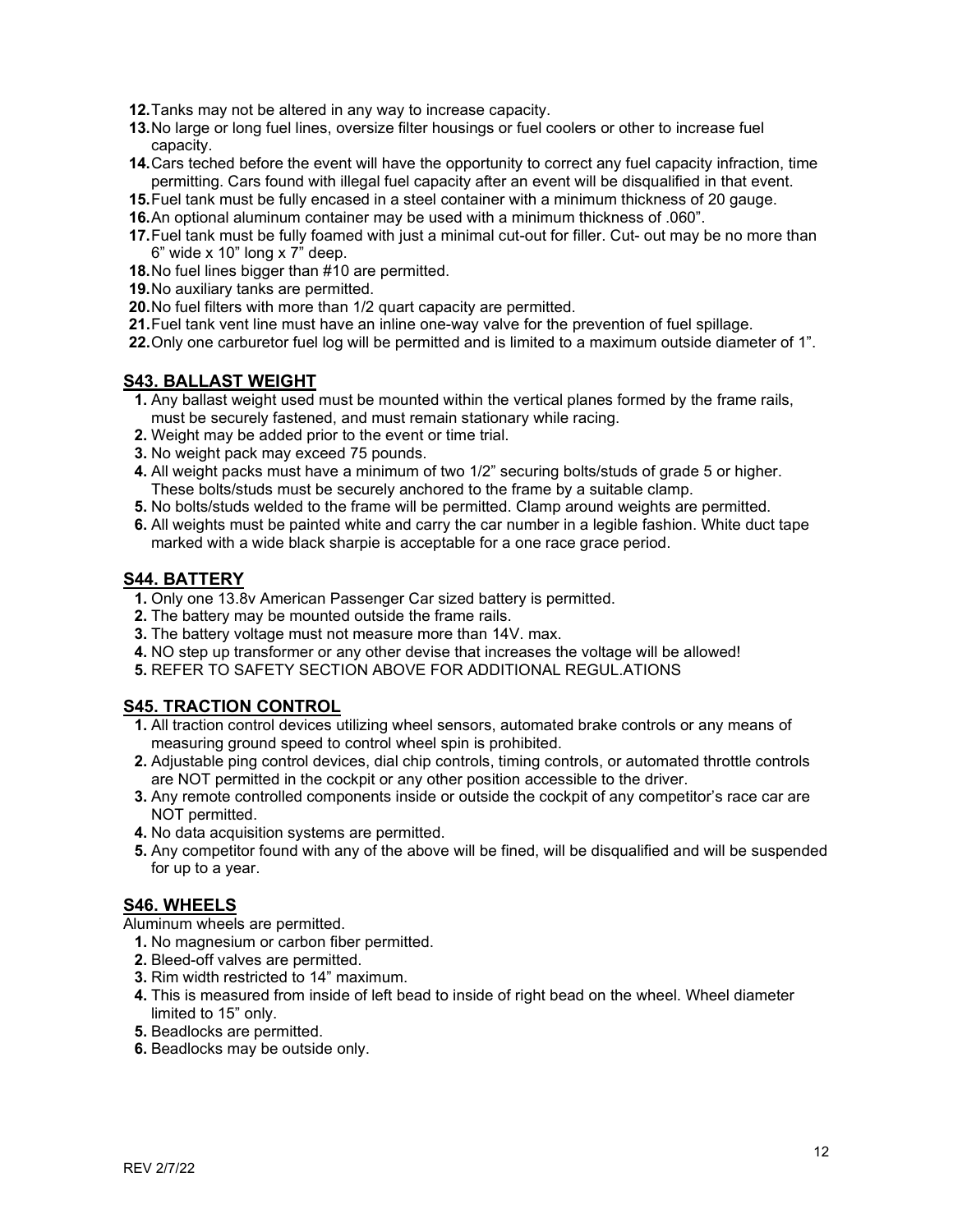# **S47. WHEEL COVERS**

- **1.** Wheel covers held on by dzus buttons or similar type fasteners will not be permitted.
- **2.** Wheel covers that are bolted to the beadlock or are part of the beadlock will be permitted.
- **3.** Foam inserts will be permitted.

## **S48. TIRES & GEAR RULE**

Only Hoosier Racing Tires will be permitted 92" inch maximum CIR. size.

- **1.** No drag rubber.
- **2.** Minimum Right Rear Tire pressure 10 PSI.
- **3.** No tire softener or liquids of any kind will be permitted on the inside or outside of tires.
- **4.** Heating of tires by torch, blankets, or exhaust system Is not permitted.
- **5.** No type of inner liner is permitted.
- **6.** No defacing or re-facing of any sidewall lettering on tires is permitted.
- **7.** Only Hoosier Racing Tires will be permitted in any OCFS events. Hoosier (the tire manufacturer) will
- mark/stamp/brand all legal tires with specified compound and/or other specific designations as listed below: **8.** D300
- **9.** D400
- **10.** D500 (DIRT X-TRA Hard-Only allowed on Right Rear in races exceeding 50 laps or more)
- **Tire Size and Compound Designation:**<br>**11.** Front 11/82-15- left front only
- **11.** Front 11/82-15- left front only
- **12.** Front 13/82-15- right front only
- **13.** Rear 13/87-15- left rear only
- **14.** Rear 13/89- 15- left rear only<br>**15.** Rear 13/92-15- right rear only
- **15.** Rear 13/92-15- right rear only

# **S48A. GEAR RULE**

**487 RATIO MAXIMUM**

### **S49. MINIMUM WEIGHTS**

- **1.** Cars will be weighed with driver seated in car.
- **2.** The minimum weight permitted before and or after an event or time trial will be as measured by the track scales in the unit of track scale pounds (tsp).
- **3.** Tracks scales are the official scales. All cars found light before an event or time trial will be permitted to add weight, time permitting. The number of top finishing cars to be weighed after on event will be announced at the drivers meeting or on the one-way radio. Those cars must be weighed before going to their pit or winners circle.
- **4.** A car not presented for weighing directly after an event will be deemed to be light and will be disqualified.
- **5.** Cars found light after a heat race, consolation or time trial, will be disqualified. After a feature event, cars that are light at the scale will be disqualified.
- **6.** Track scale weights will be final.
- **7.** Sportsman 2350 MIN!! TSP.

# **The Sportsman Engine Only GM 602 Crate Engine S50 SPECIFICATIONS**

**1.** GM Crate engine part #88958602 is THE ONLY APPROVED ENGINE.

**2.** Crate engine MUST remain as manufactured by GM. Must maintain stock 4" bore.

**3.** No overbore allowed. Sleeve repair will be allowed with permission from O.C.F.S.

#### **4. Ignition / Battery Only stock OEM distributors will be permitted. Lock out plates may be added to the mechanical and vacuum distributor advance system. Also, a distributor gear shim may be added to reduce shaft end play.**

**5.** Engines may not have GM factory seals tampered with. Anyone found tampering with a crate engine is subject to suspension and/or expulsion from O.C.F.S. plus loss of all points to date! **6.** Only GM replacement valve springs may be used - GM part#10212811.

**6a**. 1.5 OEM ROCKER ARMS ONLY.

**7.** GM Crate Repairs must be authorized by O.C.F.S. Crate Repair procedure works as follows:

**a.** Contact your track promoter or O.C.F.S. Chief Technical Inspector. Technical Inspector will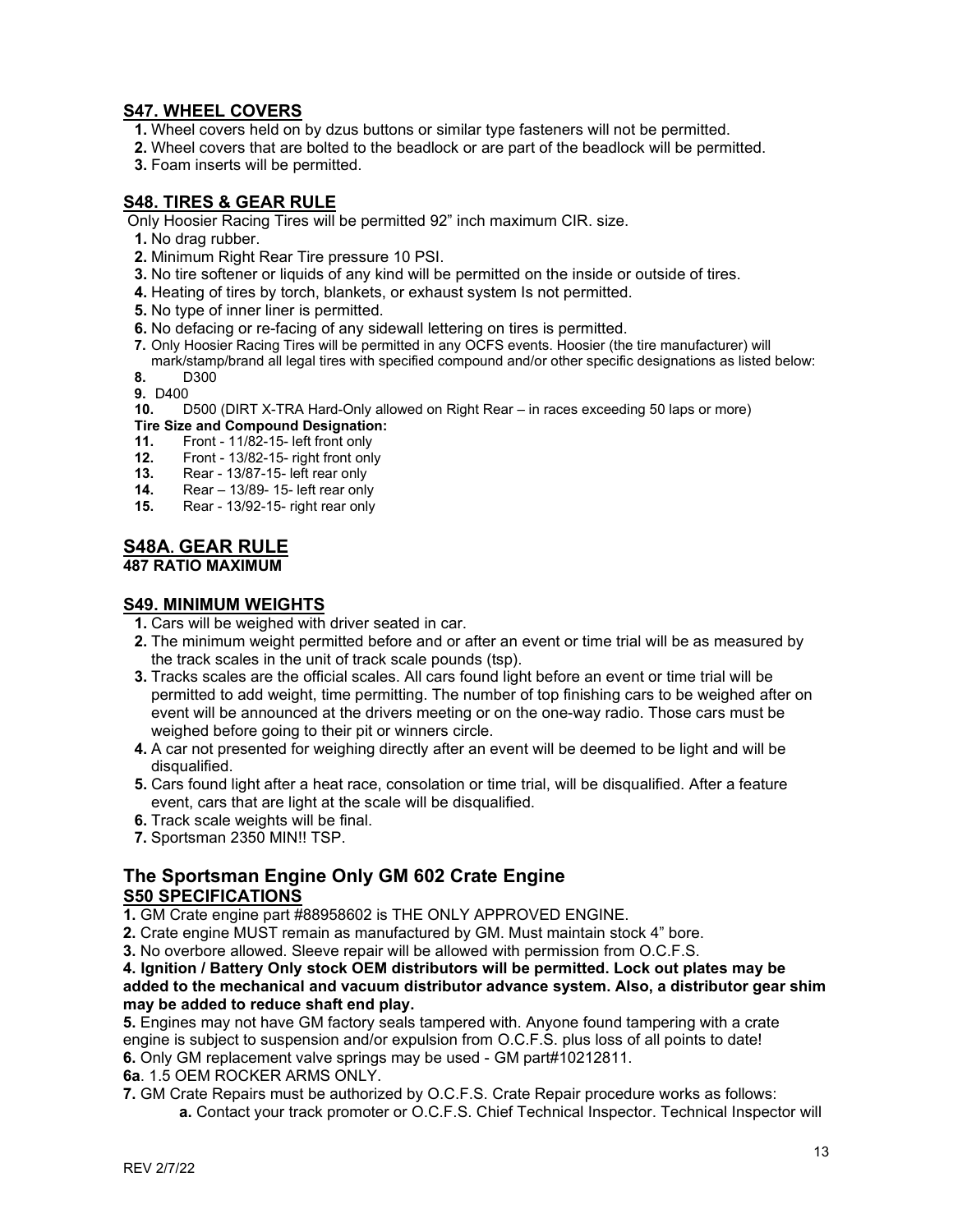authorize a repair location and instruct driver/owner where to take the engine for an estimate. **b.** Based on the nature and the price of repair, O.C.F.S. will determine if repairs can be made or if a new engine must be purchased.

**c.** If okay to repair, O.C.F.S. Chief Technical Inspector will inspect the engine and work with engine

repair shop throughout repair work.

**d.** O.C.F.S. tech inspector will seal engine upon completion of the work.

**e.** O.C.F.S. Management reserves the right to tech, exchange or confiscate a crate engine at any time to ensure its legality. Failure to surrender the engine or submit for inspection equals disqualification from the event and an automatic O.C.F.S. suspension with duration to be determined.

There is a fee to the inspector for resealing, \$50.00 for seals and \$150.00 for inspector.

## **S50A. FUEL PUMPS**

**1.** Must remain in and be driven as stock OEM equipment.

**2.** No electric fuel pumps are allowed.

## **S50B. CARBURETOR**

- **1.** 650 cfm Holley ONLY! Part numbers 4777 and 80777 are permitted. Holley HP 650 cfm Carburetor ultra light is legal! Part number 0-80802 Holley HP part number 80541-2 also permitted.
- **2.** A 1-1/8" (including gaskets) Square (NO TAPER) unaltered single-hole carb spacer plate is allowed.
	- **a.** Carburetor must maintain stack venturi and throttle bore dimensions primary venturi
	- **b.** Booster height must remain stock.
	- **c.** Go/no-go gauge measurements valid on hot or cold carburetor.
	- **d.** Carburetor maximum height measured from bottom of carburetor base to machined horizontal gasket surface of block will be 7" in both front and rear of block.

**e.** Carburetor modifications permitted are listed below. Any other modification not mentioned is not legal.

- Holes drilled in the throttle plates for proper idling.
- Drilling, tapping and plugging of unused vacuum ports.
- Welding of throttle shaft to linkage arm is permitted however, no alterations may be performed to the throttle shaft itself.
- Drilling of idle or high-speed air correction jets.
- Milling of center carburetor body metering block surface maximum of .015" on each side.
- Removal of choke plate and shaft.
- The Jets may be' changed as needed.
- **3.** Double return springs required. Must be in 2 different locations.
- **4.** Conventional round type air cleaners only.
- **5.** Air cleaners that provide ventilation through the top cover (such as the K & N brand) are permitted.
- **6.** No air induction plastic carburetor inserts or other devices to direct air into intake.
- **7.** No air diffusers are allowed.
- **8.** 5A Mechanical throttle linkage is mandatory! NO CABLES!

### **S50C. IGNITION**

- **1.** Stock OEM (Original Equipment Manufactured) distributors only.
- **2.** No trigger ignition.
- **3.** On H.E.I. ignition systems, the coils must be OEM and remain in the distributor.
- **3a**. OEM black distributor cap and OEM white rotor.
- **4.** Only one 12-volt battery permitted, which may not measure more than 14V.
- **5.** No step up transformer or any other devise that increases the voltage will be allowed.
- **6.** Alternator output will be tested running. It will not exceed 14.3-volt output.
- **7.** OEM firing order must be retained. Chevy 18436572.
- **8.** No traction control devices are permitted. No form of braking devises that controls traction.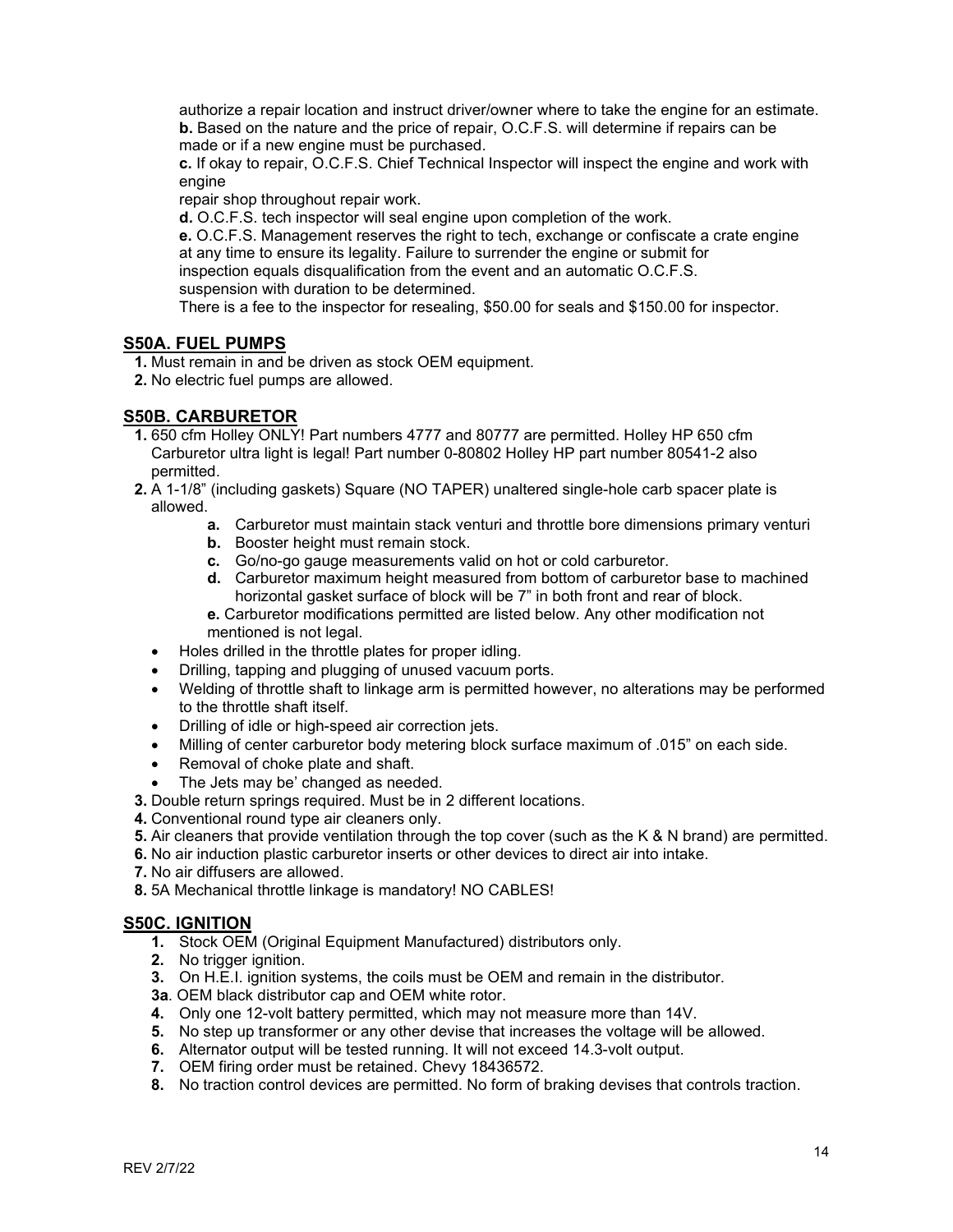# **S50D. LUBRICATION SYSTEM**

- **1.** No dry sump system is permitted.
- **2.** Oil must be in a steel pan only.
- **3.** External oil pumps or Accu-sumps are prohibited.
- **4.** No form of engine evacuation system by internal or external driven pumps or by connection between exhaust system and valve covers, intake manifold or oil pan is permitted.
- **5.** Oil coolers are permitted providing they are mounted under the hood or the left side wing If under the wing a shield or scoop must be made for driver protection.

# **S50E. WATER PUMP**

#### **1. Must be cast iron OR aluminum only.**

- **2. Radiator fan, center hub must be steel or aluminum. Blades are optional. No carbon fiber.**
- **3. No electric cooling fans or pumps.**

### **S50F. FUEL**

- **1.** 1.VP Race Gas track fuel ONLY! or commercially available pump gas may be used. NO MIXING! **1a**. Absolutely NO CHP or CHP+ fuel allowed.
- **2.** No nitrous, alcohol, menthol or any other additives are permitted.
- **3.** All fuels are subject to random testing at each track.
- **4.** No form of fuel cooling allowed!

# **S50G. EXHAUST AND MUFFLERS 602 CRATE**

- **1.** Schoenfeld Spec Header Part #'s: 1122BCM2, 1122BUCM2
- **1a.** BEYEA Part #'S: NEDM602-DL, NEDMUS602-DL
- **2.** No Tri-Y headers, step headers, ceramic coatings, wrappings or stainless steel exhaust components.
- **3.** No merge collectors.
- **4.** Sportsman Mufflers: Dynomax part #'s 17223 and 17296 or Extreme Mufflers part #'s 31530 and 31230.
- **5.** Header collector extension pipe and tall pipe must not be inserted past the muffler inlet or outlet flange.
- **6.** Each car must have one unaltered muffler per bank. No sleeving of muffler.
- **7.** Mounting position front to back will be optional however the exhaust must exit past the driver.
- **8.** Each muffler must have a tall pipe no less than 10" long measured off the back of the muffler and must direct the exhaust to the rear of the car only so as to disturb as little dust as possible.
- **9.** No exhaust pipe may face outside the car.
- **10.**No cross over pipes are permitted connecting the two banks of cylinders.

**11.**All exhaust must be securely mounted to car and tech Inspector will have final say on mounting**.**

**12.Henry Exhaust is legal Part #DMMS3 & DMMS4. Must have Schoenfeld Headers.**

# **S50H. CLAIMER**

**A claimer rule will be in effect for this year's race season at OCFS. Listed here are the specifics:**

- **1.** Technical inspectors have the right to turn down a claim should it decide that the claim is harassment or in their opinion could be problematic.
- **2.** A written note must be given to the pit steward no later than 10 minutes after the checker flag drops in the feature event along with the sum of \$4300 in CASH ONLY!
- **3.** The track or the owner/driver of the car will not be responsible for the legality of the claimed engine that night or in the future should anyone decide to pull the engine apart.
- **4.** The claim can only be done after a feature event by the driver and can only claim a car that finished ahead of him/her.
- **5.** The sum of \$4300 must be collected from the driver only, cannot be collected by a group.
- **6.** If claim is approved by Chief technical inspector, the claimed car will be brought into compound in which the protester will be responsible for any payment to the tow truck operator for removal of said engine. Maximum Tow Truck fee \$100.00.
- **7.** The owner of the claimed engine has the right to remove all accessories that does not come with the engine when purchased from GM.